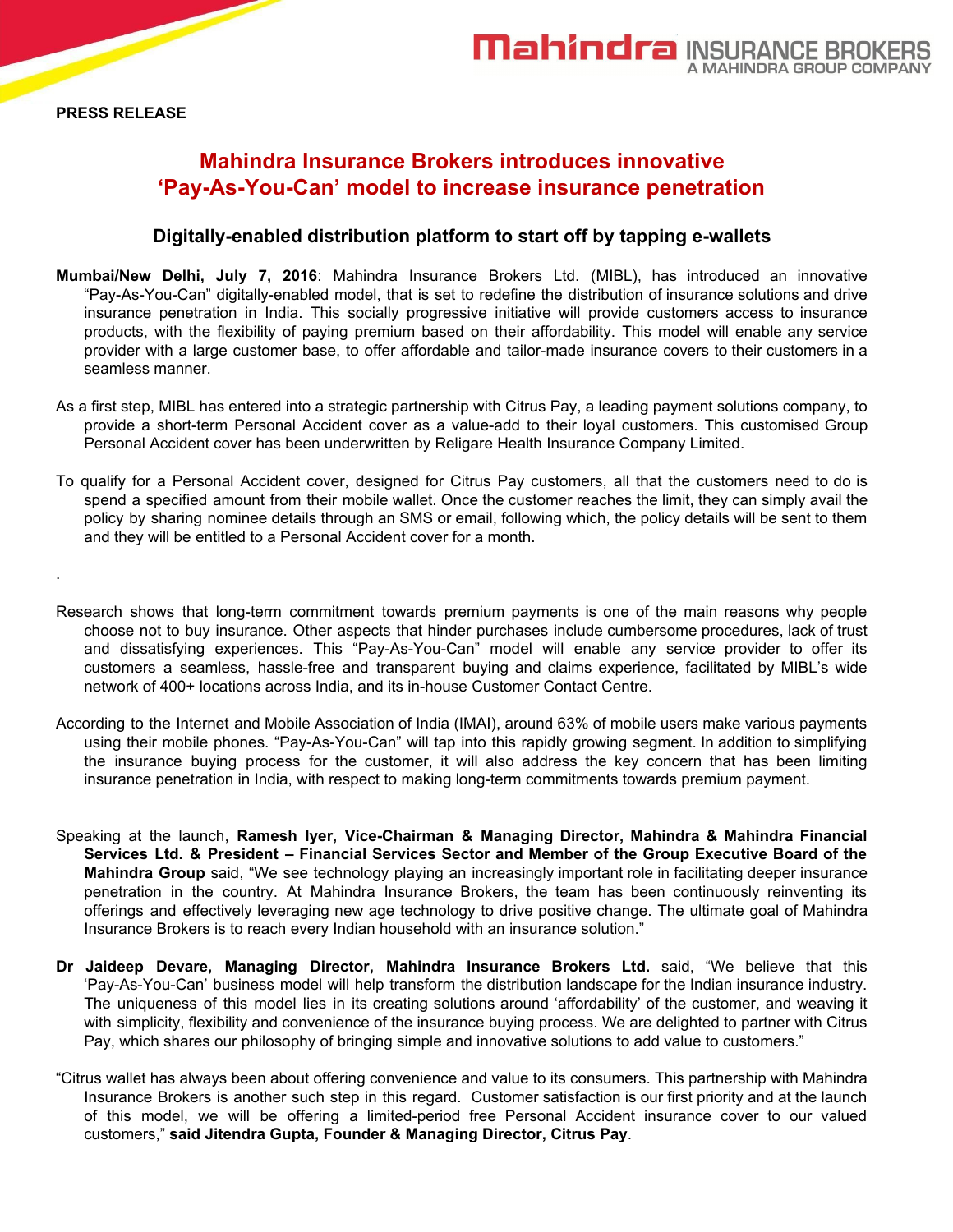

- **Anuj Gulati, Managing Director & Chief Executive Officer, Religare Health Insurance Company Ltd.**, said, "We are pleased to be associated with a leading e-payment platform like Citrus, in their endeavour to safeguard their patrons from financial risks arising out of unforeseen mishaps, and recognize the value that Mahindra Insurance Brokers brings to this association."
- Mahindra Insurance Brokers will soon make this "Pay-As-You-Can" model available to other service providers with extended product offerings from various insurance companies.

# **About Mahindra Insurance Brokers Ltd.**

Mahindra Insurance Brokers Limited (MIBL), set up in 2004, is a subsidiary of Mahindra & Mahindra Financial Services Limited and part of the USD 17.8 billion Mahindra Group. A licensed Composite Broker (Direct and Reinsurance), MIBL is a one-stop shop for insurance solutions.

The Company provides direct insurance broking for Corporates, Small & Medium Enterprises and Retail customers, and a range of products for Life and Non-Life insurance. It also offers risk management services, portfolio management and claims handling services. MIBL helps in protection of health, wealth and life in under-served markets, by providing innovative insurance solutions to over 1,50,000 villages. MIBL also provides Reinsurance broking services, with relationships with insurers and reinsurers spread across 30 countries.

- MIBL is the world's First Insurance Broking Company to achieve People CMM® Maturity Level 3, demonstrating its focus on implementing world-class best practices with respect to the management and development of its workforce.
- MIBL has been recognized as one of India's Top 100 "Best Companies to Work For" in 2016 by Great Place to Work Institute® in collaboration with The Economic Times which showcases Trust, Pride and Camaraderie exhibited by all its employees.

#### **Mahindra & Mahindra Financial Services Limited**

- Mahindra & Mahindra Financial Services Limited (Mahindra Finance), part of the Mahindra Group, is one of India's leading non-banking finance companies. Focused on the rural and semi-urban sector, the Company has over 4 million customers and has an AUM of over USD 6 billion. The Company is a leading vehicle and tractor financier and also offers fixed deposits and loans to SMEs. The Company has over 1,100 offices across the country and is the first Non Banking Finance Company from India to form a part of Dow Jones Sustainability Index.
- The Company's Insurance Broking subsidiary, Mahindra Insurance Brokers Limited (MIBL), is a licensed Composite Broker providing Direct and Reinsurance broking services.
- Mahindra Rural Housing Finance Limited (MRHFL) a subsidiary of Mahindra Finance provides loans for purchase, renovation, construction of houses to individuals in the rural areas of the country.
- Mahindra Asset Management Company Private Limited (MAMCPL) a wholly owned subsidiary of Mahindra Finance has received the approval from the market regulator for establishing Mutual Fund business in India.
- The Company has a Joint Venture in the US, Mahindra Finance USA, in partnership with De Lage Landen, a subsidiary of Rabo Bank, for financing Mahindra tractors in US.

**Visit us at www.mahindrainsurance.com**